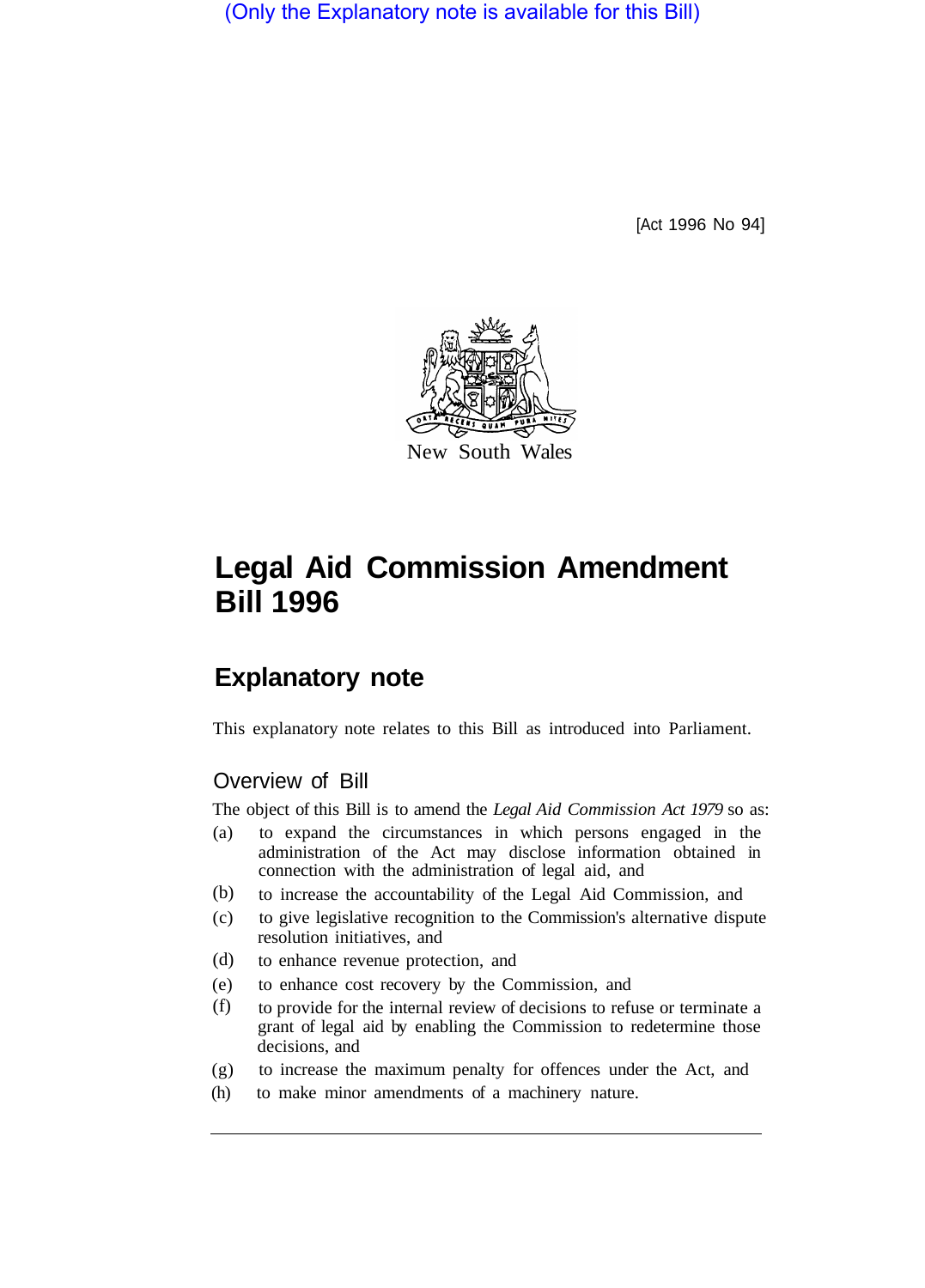Explanatory note

# **Outline of provisions**

**Clause 1** sets out the name (also called the short title) of the proposed Act.

**Clause 2** provides that the proposed Act will commence on a day or days to be appointed by proclamation.

**Clause 3** is a formal provision that gives effect to the Schedules of amendments to the *Legal Aid Commission Act 1979.* 

#### **Schedule 1 Amendments relating to confidentiality and accountability**

**Schedule 1 [1]** inserts proposed section 25 (1A) to make it clear that the solicitor-client relationship that arises under the section does not arise between a person and a solicitor employed by the Commission if the solicitor does not act for the person but merely arranges for a private legal practitioner to act for the person.

**Schedule 1 [3]** amends section 25 (4) to extend the circumstances in which certain information relating to the administration of legal aid may be disclosed. Those circumstances include the divulging of information to a person for the purpose of facilitating the conduct of alternative dispute resolution under proposed Part 3A of the Act (to be inserted by **Schedule 2)**  or obtained from a person with the consent of the person. **Schedule 1 [2]**  makes a consequential amendment.

The amendment also gives the Commission the discretion to divulge certain information to a court or tribunal concerning an application for legal aid (for example, whether or not an application for legal aid has been made by a particular person or whether an application was granted or refused).

**Schedule 1 [4]** inserts proposed section 25 (5) and (6). Proposed section 25 (5) provides that the Commission, a committee established under the Act, the Managing Director or a member of staff of the Commission cannot be required to divulge to any person or court the identity of a person from whom information has been received concerning a breach or alleged breach of a condition of a grant of legal aid or a requirement of the Act or the regulations or the commission or alleged commission of an offence in connection with the administration of legal aid.

Proposed section 25 (6) makes it clear that the solicitor-client relationship that arises under the section extends to persons to whom legal advice (but no other form of legal aid) is provided.

Explanatory note page 2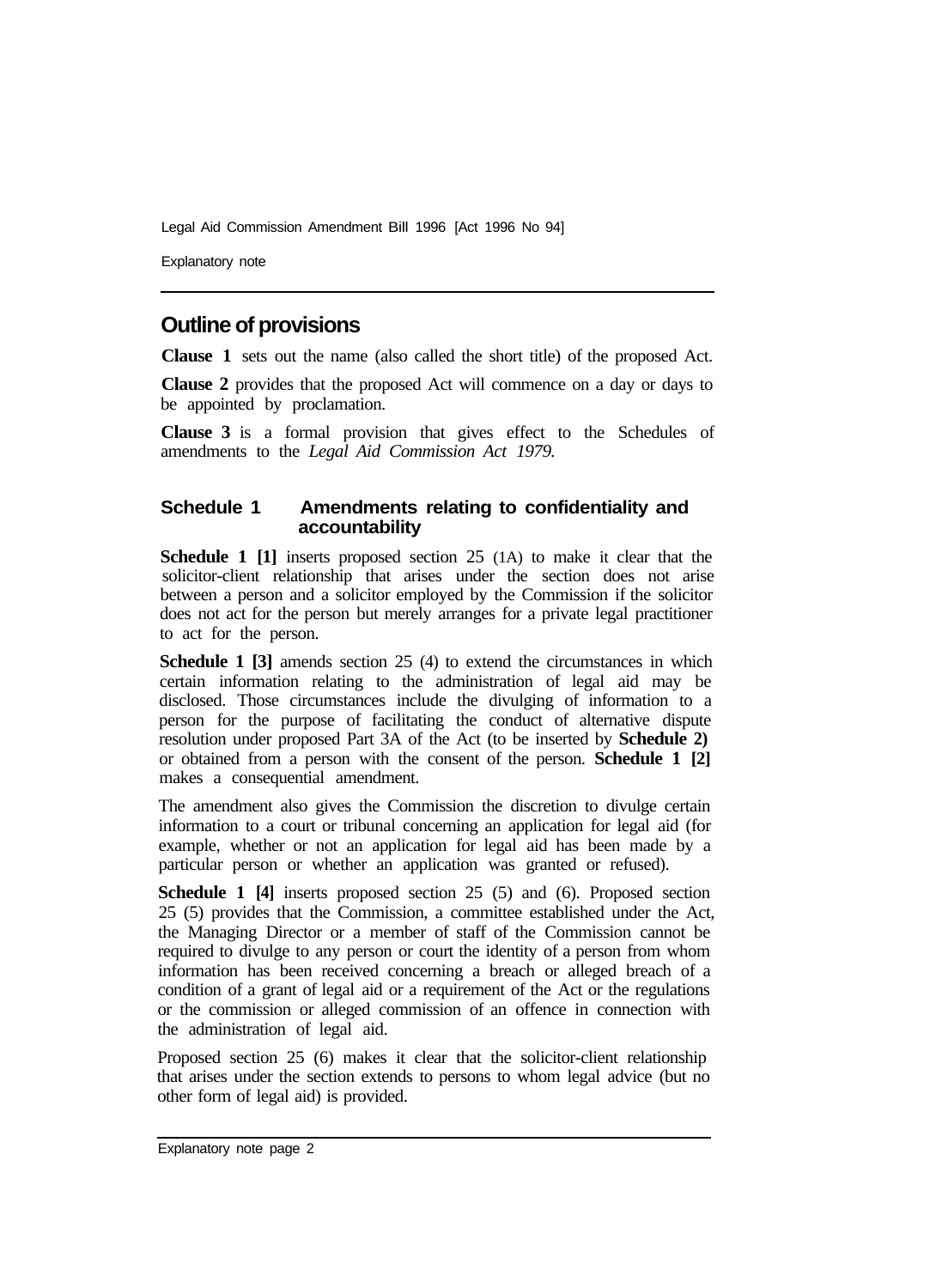Explanatory note

**Schedule 1 [5]** replaces section 26. The proposed section prohibits the divulging of any information or document obtained in connection with the administration of legal aid by a person engaged in the administration of the Act. A maximum penalty of 50 penalty units (currently \$5,000) or imprisonment for 6 months is imposed. It will not, however, be an offence under the proposed section to divulge any information or document if it is done in connection with the administration of legal aid or in the circumstances referred to section 25 (4) (as amended by **Schedule 1 [3])** which provides for the divulging of information.

### **Schedule 2 Amendment relating to alternative dispute resolution**

**Schedule 2** inserts new Part 3A (sections 60A–60G) relating to alternative dispute resolution.

- Proposed section 60A sets out the purpose of the proposed Part which is to enable the Commission to arrange for matters to be dealt with by alternative dispute resolution. The parties are not prevented from participating in alternative dispute resolution otherwise than in accordance with the proposed Part.
- Proposed section 60B defines terms for the purposes of the proposed Part. *Alternative dispute resolution* is defined as including conferencing. *Conferencing* is defined as a structured negotiation process that takes place in the course of a program approved by the Commission and in which the convenor assists the parties to a dispute to settle the dispute.
- Proposed section 60C sets out the Commission's power to arrange for matters to be dealt with by alternative dispute resolution and includes the Commission's power to recover expenses incidental to alternative dispute resolution (including the interest on any expenses that remain unpaid) from the applicant for legal aid or the person to whom legal aid is granted.
- Proposed section 60D gives conferencing sessions, and documents and materials produced for them or as a result of them, the same privilege with respect to defamation proceedings that judicial proceedings and documents produced in judicial proceedings have.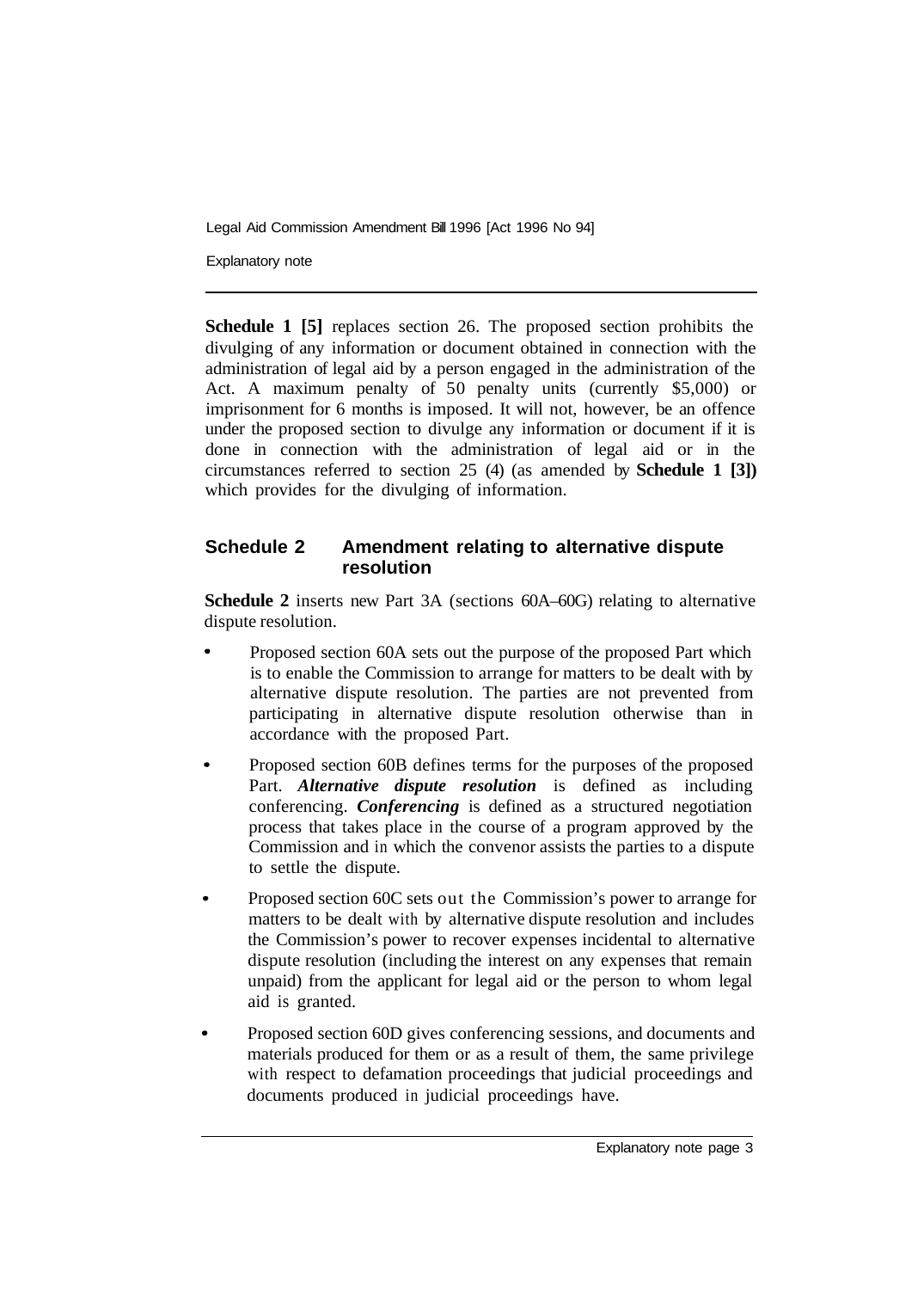Explanatory note

- Proposed section 60E provides that evidence of things said or admissions made at a conferencing session will generally not be admissible in proceedings before a court, tribunal or body. Documents prepared for the purposes of, in the course of, or as a result of, a conferencing session will generally not be admissible in evidence in proceedings before a court, tribunal or body. However, such evidence and documents will be admissible with the consent of the persons concerned or in proceedings relating to acts or omissions causing injury to a person or damage to property.
- Proposed section 60F specifies the circumstances in which the convenor of a conferencing session may disclose information obtained in connection with a conferencing session. Those circumstances include disclosure for the purposes of the administration of legal aid and cases in which the convenor has reasonable grounds to believe that the disclosure is necessary to prevent or minimise the danger of injury to a person or damage to property.
- Proposed section 60G protects the convenor of a conferencing session from personal liability for acts done in good faith for the purposes of conducting a conferencing session under the proposed Part.

### **Schedule 3 Amendments relating to review of decisions to refuse or terminate legal aid**

**Schedule 3 [1]** and **[2]** amend section 34 to enable the Commission to review a decision to refuse an application for legal aid by allowing the Commission to redetermine the application. **Schedule 3 [4]** amends section 38 to provide for a similar review of a decision to terminate the provision of legal aid. Currently there is no provision in the Act for such reviews. These amendments do not affect a person's current rights under the Act to appeal to a Legal Aid Review Committee.

**Schedule 3 [3]** amends section 38 to make it clear that the section applies to a variation of a grant of legal aid even if no formal application for legal aid has been lodged.

**Schedule 3 [6]** and **[8]** amend section 56 to provide for a right of appeal to a Legal Aid Review Committee in respect of a redetermination if the Commission refuses an application for legal aid or terminates the provision of legal aid.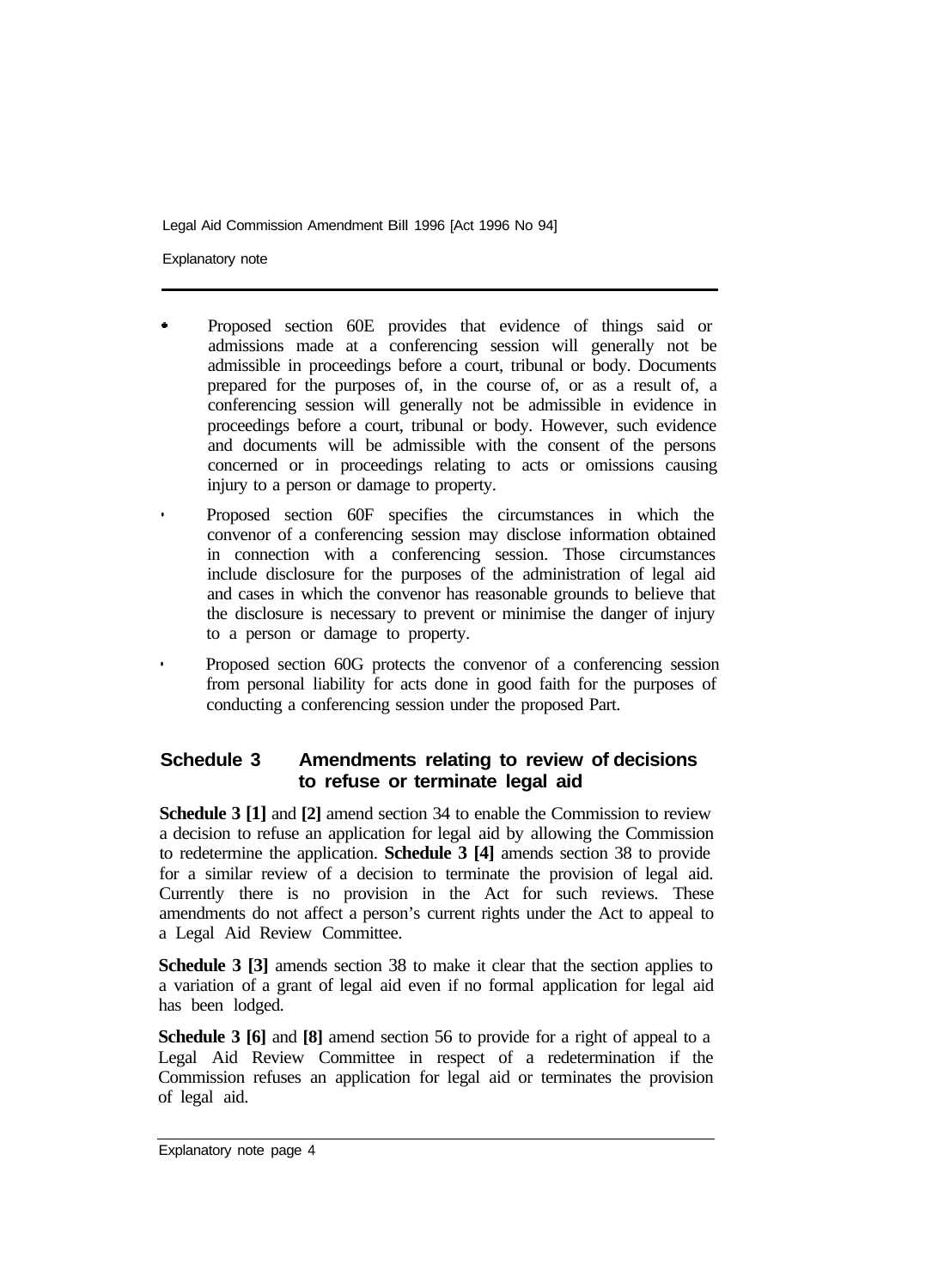Explanatory note

**Schedule 3 [9]** amends section 56 so that an appeal against a decision to refuse an application for legal aid or terminate the provision of legal aid lapses if the Commission redetermines the matter and grants the application, or restores the provision of legal aid, before the appeal is heard by the Legal Aid Review Committee.

**Schedule 3 [5], [7]** and **[10]** make consequential amendments.

#### **Schedule 4 Amendments relating to revenue protection and cost recovery**

**Schedule 4 [3]** amends section 33 to omit section 33 (f). **Schedule 4 [4]**  restates that provision as new section 33 (2) and makes it clear that the Commission can require an applicant for legal aid to pay to the Commission the costs of investigating an application for legal aid after the application has been determined. The amendment also enables the Commission to recover any such costs that remain unpaid (including interest). **Schedule 4 [1]** and **[2]**  make consequential amendments.

**Schedule 4 [9]–[11]** amend section 38 to make it clear that the Commission may vary a grant of legal aid so as to require a legally assisted person to pay a contribution towards the costs and expenses of the legal services provided or to be provided in respect of the person if such a requirement was not imposed at the time of granting the person's application for legal aid. The amendments also enable the Commission to recover any amount that remains unpaid (including interest). **Schedule 4 [5]–[8]** make consequential amendments.

**Schedule 4 [12]** amends section 40 to enable a legally assisted person to have a review of a private legal practitioner's costs if the person is required by the Commission to meet part or all of those costs. The amendment also makes it clear that the Commission and the legally assisted person have the same rights to obtain a review of a private legal practitioner's costs in respect of work done by the practitioner as if the Commission or the person were the private client of the practitioner. **Schedule 4 [13]** makes a consequential amendment.

**Schedule 4 [14]** replaces section 43. The section currently enables the Commission to take legal action to recover its expenses if a grant of legal aid has been obtained by fraud or the legally assisted person has acted improperly in respect of the proceedings for which legal aid was granted. The amendment makes it clear that the Commission may exercise this right even if the proceedings in respect of which legal aid was granted have concluded.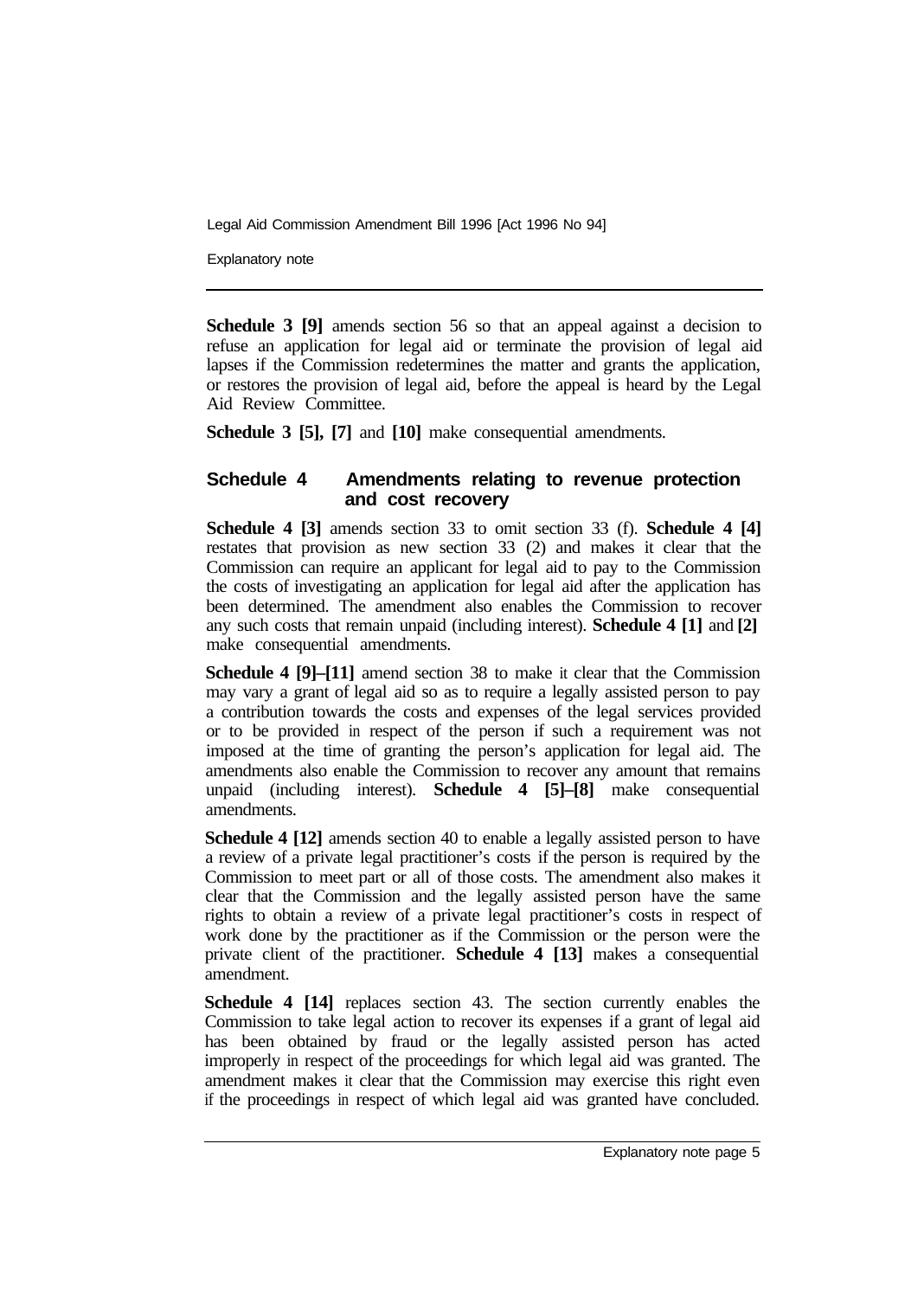Explanatory note

**Schedule 4 [15]** amends section 43A. The section currently enables the Commission to defer payment to a private legal practitioner of the practitioner's costs if an official investigation is being conducted in relation to possible fraud, improper conduct or a breach of the Act or the regulations by the practitioner. The amendment makes it clear that "offical investigation" includes an investigation conducted by or under the authority of the Commission but only if the Commission has given written notice to the legal practitioner of the investigation.

**Schedule 4 [16]** amends section 43A to make it clear that the Commission may defer or refuse payment to a private legal practitioner only in respect of the proceedings to which the section applies and not in respect of other work assigned by the Commission to the legal practitioner.

**Schedule 4 [17]** inserts proposed section 43B to enable the Commission to recover from a private legal practitioner money paid by it to the practitioner if there is a finding (either in criminal or disciplinary proceedings) that the practitioner acted fraudulently, improperly or breached a provision of the Act or regulations.

**Schedule 4 [18]** amends section 44 to enable the Commission to require a legally assisted person, or a private legal practitioner who acted for the person, to pay to the Commission all or part of any money received in respect of the person as a result of the proceedings concerned in the manner and within the time period specified by the Commission. **Schedule 4 [19]** amends the section to enable the Commission to take action to recover any amount that remains unpaid (including interest).

**Schedule 4 [20]** amends section 45 to require the Commission to account to a legally assisted person if the Commission has taken an assignment of a right to recover certain money payable to a legally assisted person.

**Schedule 4 [21]** amends section 46 to enable the Commission to make more than one determination, or vary a determination made, in respect of the costs and expenses that are to be paid by a legally assisted person in respect of the costs and expenses of legal services provided to the person. The amendment also makes it clear that such a determination can be made at or after the conclusion of the matter for which legal services were provided or, if legal aid has been terminated before the conclusion of the matter, at or after the termination.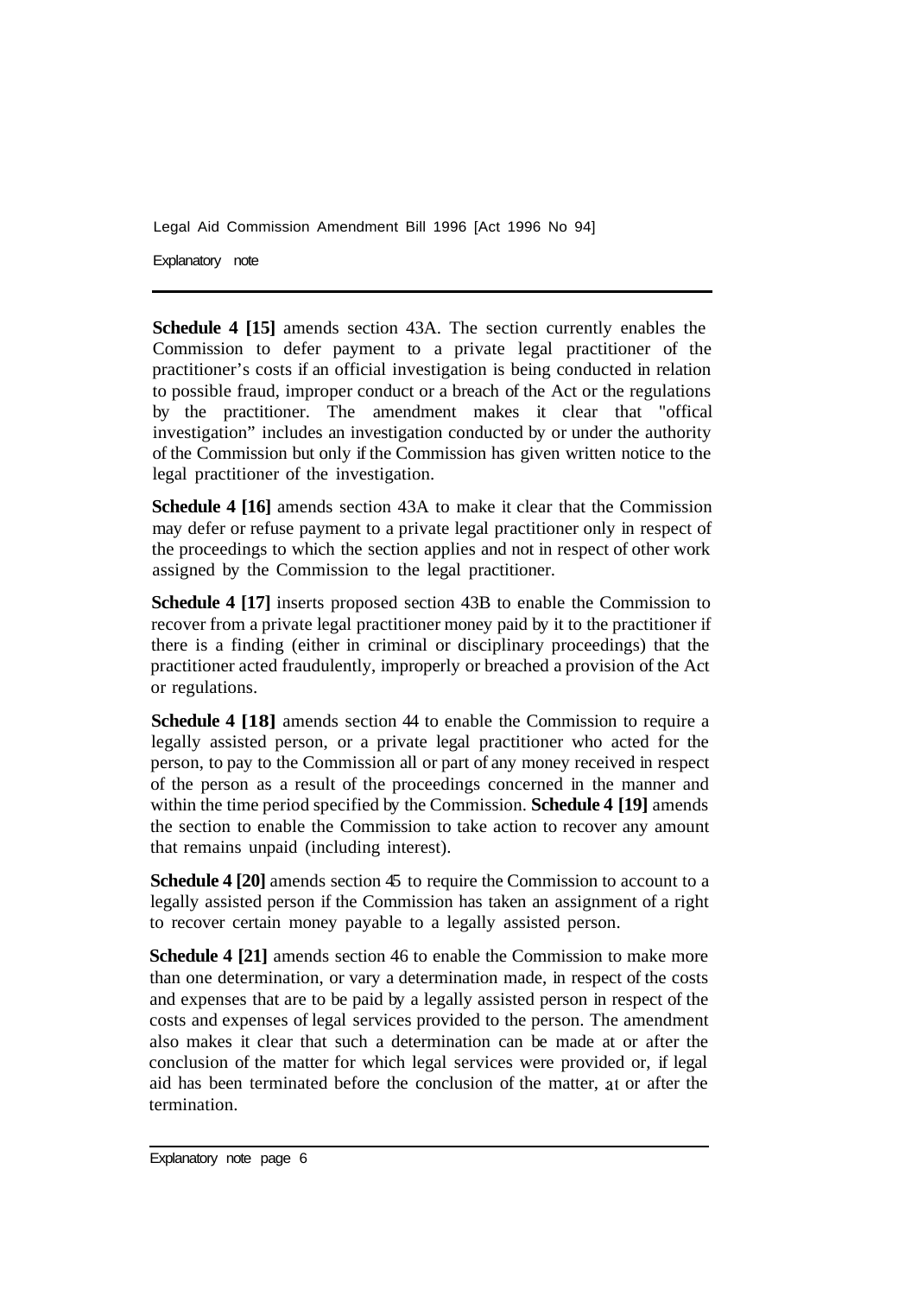Explanatory note

**Schedule 4 [22]** and **[24]** amend section 47 to extend the circumstances in which the Commission is not required to pay costs awarded against a legally assisted person. Those circumstances will include an order for costs in the case of a legally assisted person who is unsuccessful in interlocutory stages but successful overall in an action and an order for costs in respect of an action under the *Child Support (Assessment) Act 1989* of the Commonwealth. **Schedule 4 [23]** makes a consequential amendment.

**Schedule 4 [25]** replaces section 48. The proposed section:

- removes the requirement that a legally assisted person to whom legal services are provided by the Managing Director or a member of staff of the Commission must pay to the Commission the costs of the services provided to the person if the person ceases to be a legally assisted person before the completion of the proceedings in respect of which legal aid was granted (section 46 enables recovery of costs from a legally assisted person irrespective of whether the work is assigned to a private legal practitioner), and (a)
- re-enacts current section 48 (1) (b) which gives the Commission a solicitor's lien on documents held by it pending payment of money due from a legally assisted person for legal services provided to the person by the Managing Director or a member of staff of the Commission, and (b)
- provides that the law relating to the waiver of a solicitor's lien applies to the Commission's lien.  $(c)$

**Schedule 4 [26]–[28]** make consequential amendments to section 71A.

#### **Schedule 5 Amendments relating to miscellaneous matters**

**Schedule 5.1** inserts proposed section 11A to make it clear that the giving of legal advice to a person, but no other form of legal aid, constitutes the giving of legal aid. However, Part 3 (Provision of legal aid) of the Act will not apply to the giving of such advice.

**Schedule 5.2** amends section 28 to extend the circumstances in which the Managing Director or a member of staff of the Commission can be noted as the solicitor on the record in proceedings to include the case of an applicant for legal aid whose application has not yet been determined but in respect of whom the Commission is taking steps to conserve his or her interests.